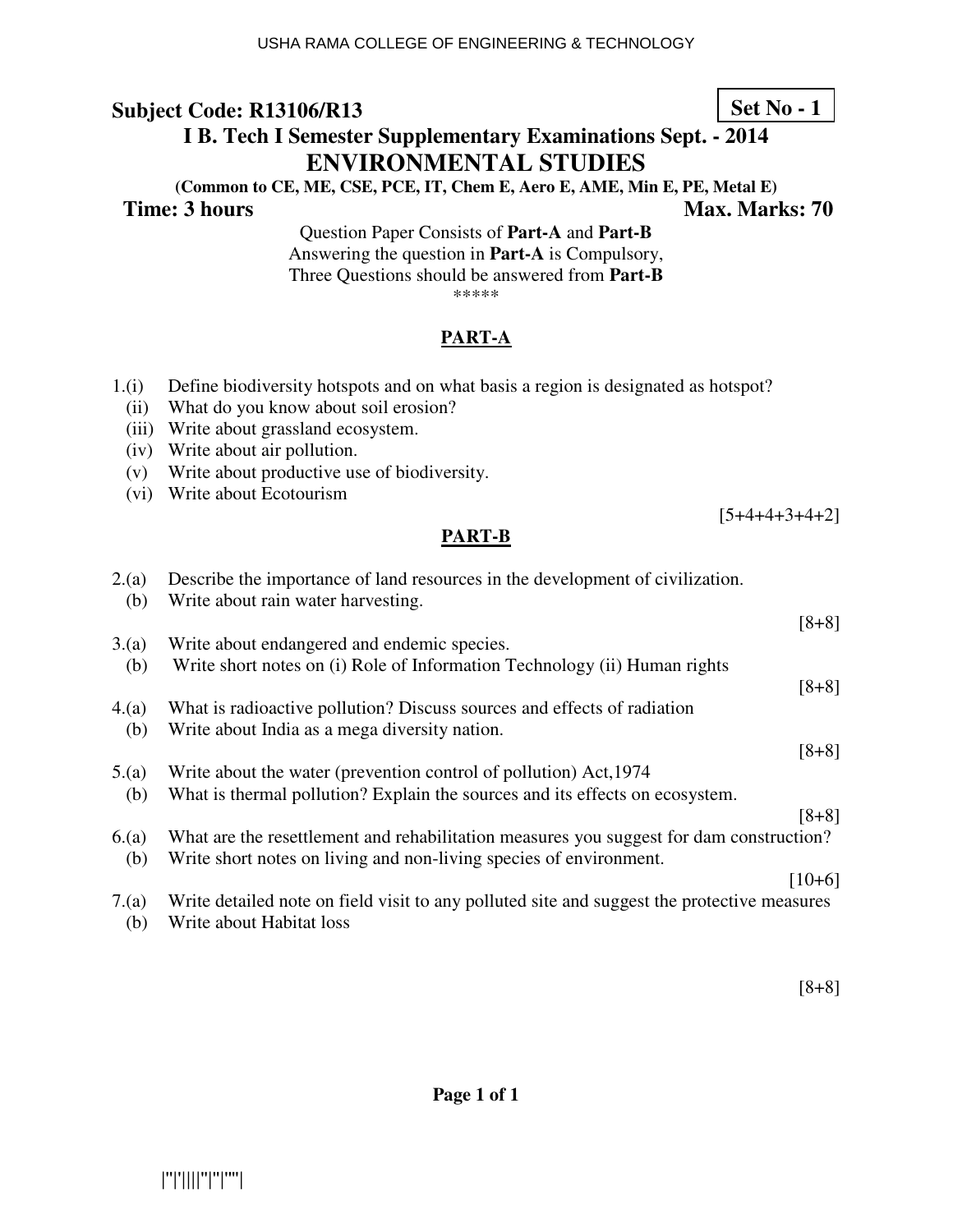# **I B. Tech I Semester Supplementary Examinations Sept. - 2014 ENVIRONMENTAL STUDIES**

**(Common to CE, ME, CSE, PCE, IT, Chem E, Aero E, AME, Min E, PE, Metal E)** 

#### **Time: 3 hours Max. Marks: 70 Max. Marks: 70**

Question Paper Consists of **Part-A** and **Part-B** Answering the question in **Part-A** is Compulsory, Three Questions should be answered from **Part-B** \*\*\*\*\*

### **PART-A**

- 1.(i) What do you know about conservation of biodiversity.
	- (ii) Define environment. What are the components of environment?
	- (iii) Explain about nonproductive agricultural activities.
	- (iv) Write about water pollution.
	- (v) Write about environmental victims of developmental projects and their rehabilitation & resettlement.
	- (vi) What is EIA? Explain.

### **PART-B**

| 2(a) | What are the environmental implications of conventional and non conventional sources<br>of energy? |          |
|------|----------------------------------------------------------------------------------------------------|----------|
| (b)  | Write about desert ecosystem.                                                                      |          |
|      |                                                                                                    | $[10+6]$ |
| 3(a) | Explain the threats to biodiversity. How can they be prevented?                                    |          |
| (b)  | What are the primary needs of sustainable development?                                             |          |
|      |                                                                                                    | $[10+6]$ |
| 4(a) | Write about classification of biodiversity.                                                        |          |
| (b)  | Write detailed note on urban solid waste and it's management.                                      |          |
|      |                                                                                                    | $[6+10]$ |
| 5(a) | Explain the Exponential growth of population.                                                      |          |
| (b)  | Explain about consumerism and waste products.                                                      |          |
|      |                                                                                                    | $[8+8]$  |
| 6(a) | Write about the field visit you have undertaken during the semester?                               |          |
| (b)  | Write notes on depletion of ozone layer and its effects.                                           |          |
|      |                                                                                                    | $[8+8]$  |
| 7.   | Write short notes on                                                                               |          |
|      | (i) Ethics and education                                                                           |          |
|      | (ii) Renewable and non renewable resources                                                         |          |
|      |                                                                                                    |          |

(iii) Narmada Bachao Andolan.

 $[5+6+5]$ 

**Page 1 of 1** 

**Set No - 2**

 $[3+4+4+3+5+3]$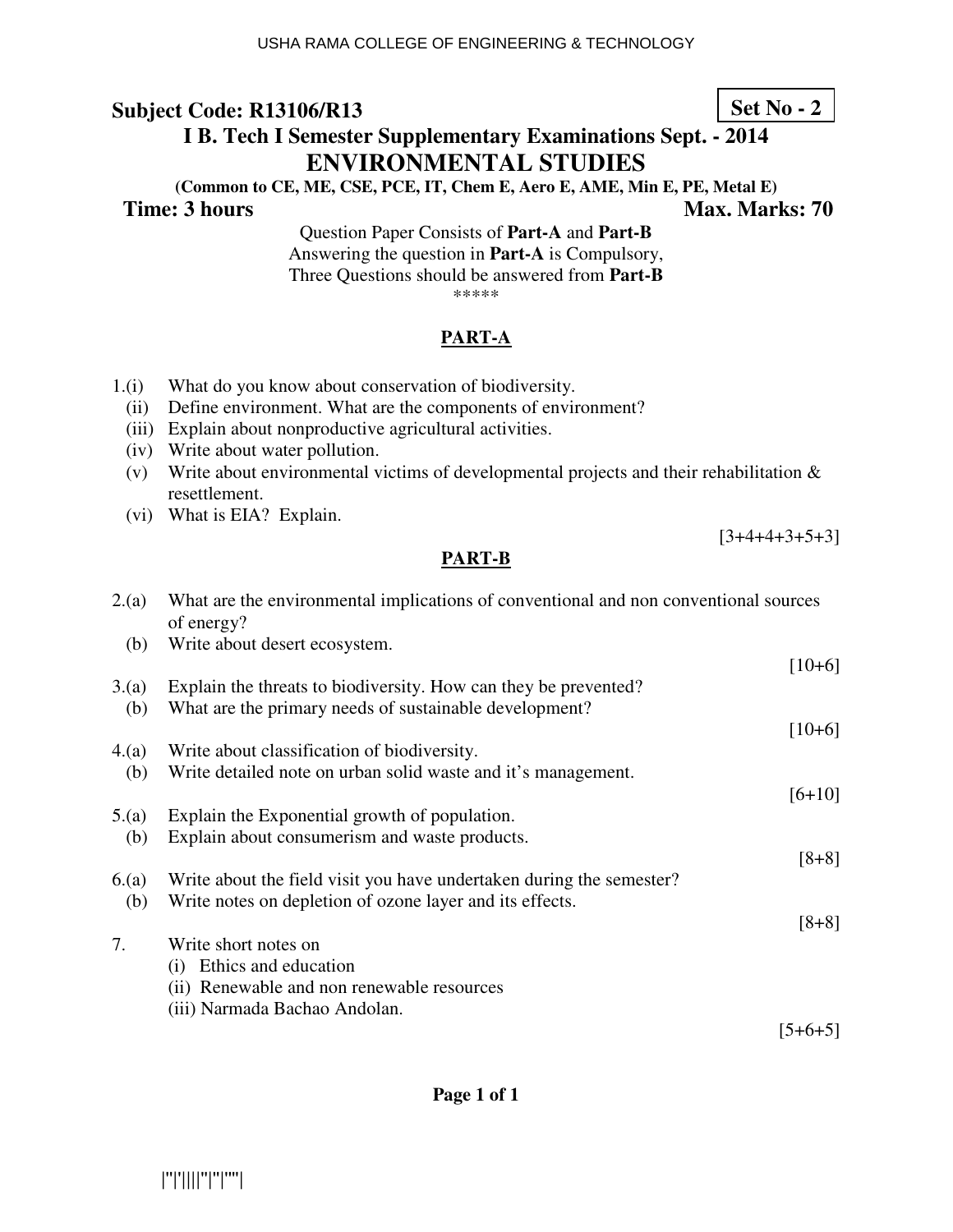# **I B. Tech I Semester Supplementary Examinations Sept. - 2014 ENVIRONMENTAL STUDIES**

**(Common to CE, ME, CSE, PCE, IT, Chem E, Aero E, AME, Min E, PE, Metal E)** 

### **Time: 3 hours** Max. Marks: 70

Question Paper Consists of **Part-A** and **Part-B** Answering the question in **Part-A** is Compulsory, Three Questions should be answered from **Part-B** \*\*\*\*\*

### **PART-A**

- 1.(i) Write about impact of ecological succession on human beings.
	- (ii) Briefly describe the role of an individual in the conservation of natural resources.
	- (iii) Write about the hotspots of biodiversity.
	- (iv) Write about soil pollution?
	- (v) What is rain water harvesting? What are the major objectives?
	- (vi) What are the various stages of EIA.

### **PART-B**

| 2(a)        | Describe world food problems. Ennumerate the causes and the possible ways to increase<br>world food production.                |          |
|-------------|--------------------------------------------------------------------------------------------------------------------------------|----------|
| (b)         | Give an account of municipal solid waste management.                                                                           | $[8+8]$  |
| 3(a)<br>(b) | Define ecosystem. Explain the structure and function of an ecosystem.<br>Write about values of biodiversity                    |          |
| 4(a)        | Write a note on wind energy                                                                                                    | $[10+6]$ |
| (b)         | Why public should have awareness about environmental acts.                                                                     | $[8+8]$  |
| 5.(a)       | Write about environmental ethics.                                                                                              |          |
| (b)         | Write about In-situ and Ex-situ conservation of biodiversity.                                                                  | $[6+10]$ |
| 6(a)<br>(b) | Describe the steps in the preparation of environment management plan (EMP)?<br>Explain the role of chlorofluorocarbons (CFCs). |          |
| 7(a)        | Write short notes on nuclear hazards and accidents?                                                                            | $[8+8]$  |
| (b)         | Write field visit report on forests, hilly areas and rivers.                                                                   | [6+10]   |

**Set No - 3**

 $[4+4+5+4+3+2]$